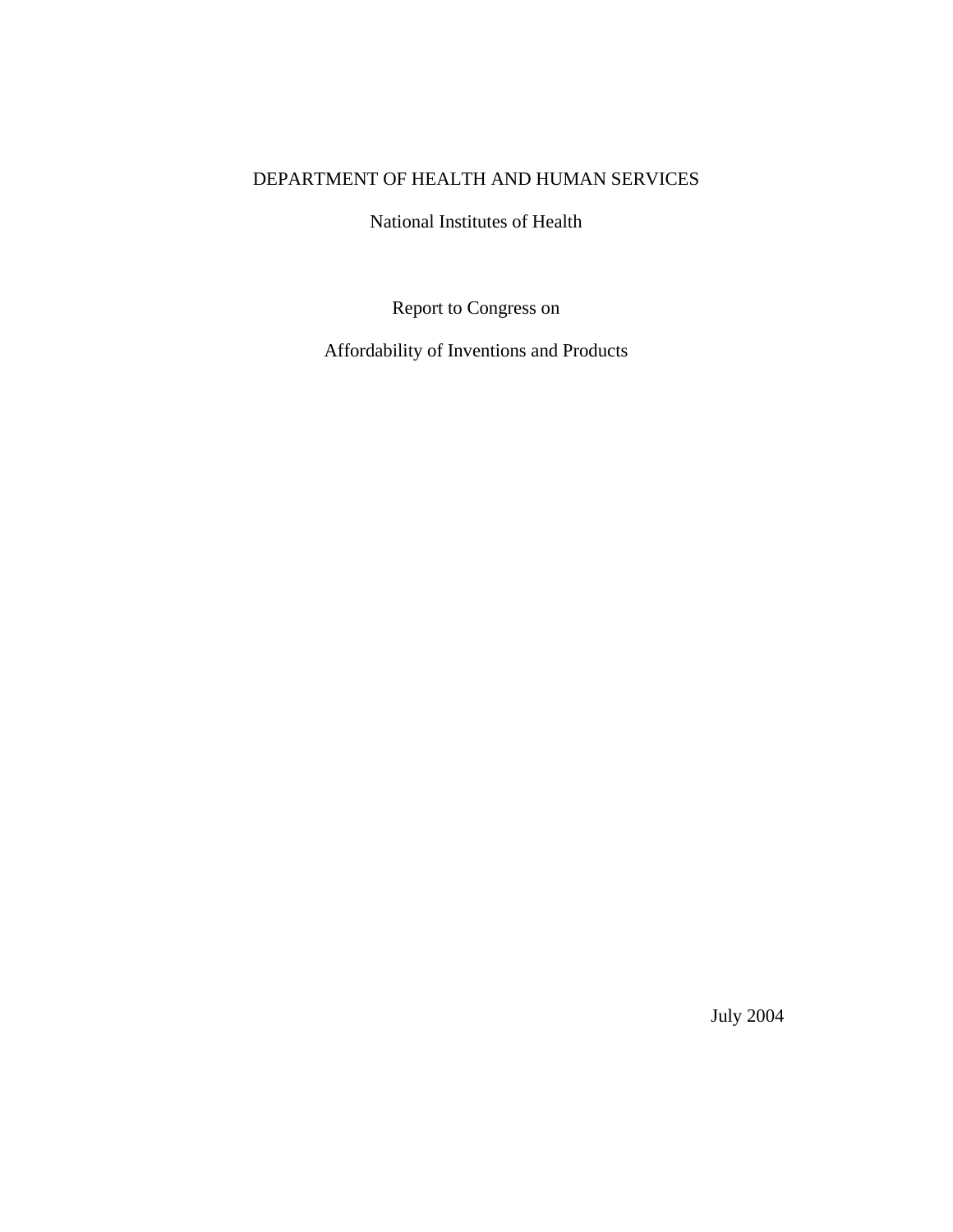# DEPARTMENT OF HEALTH AND HUMAN SERVICES

### National Institutes of Health

# Affordability of Inventions and Products

# Table of Contents

| Recommendations of the NIH Director Regarding the Affordability of<br>Inventions and Products Made Using Federally Funded Inventions 2 |  |
|----------------------------------------------------------------------------------------------------------------------------------------|--|
| Circumstances Preventing the Director from Promoting the Affordability of                                                              |  |
|                                                                                                                                        |  |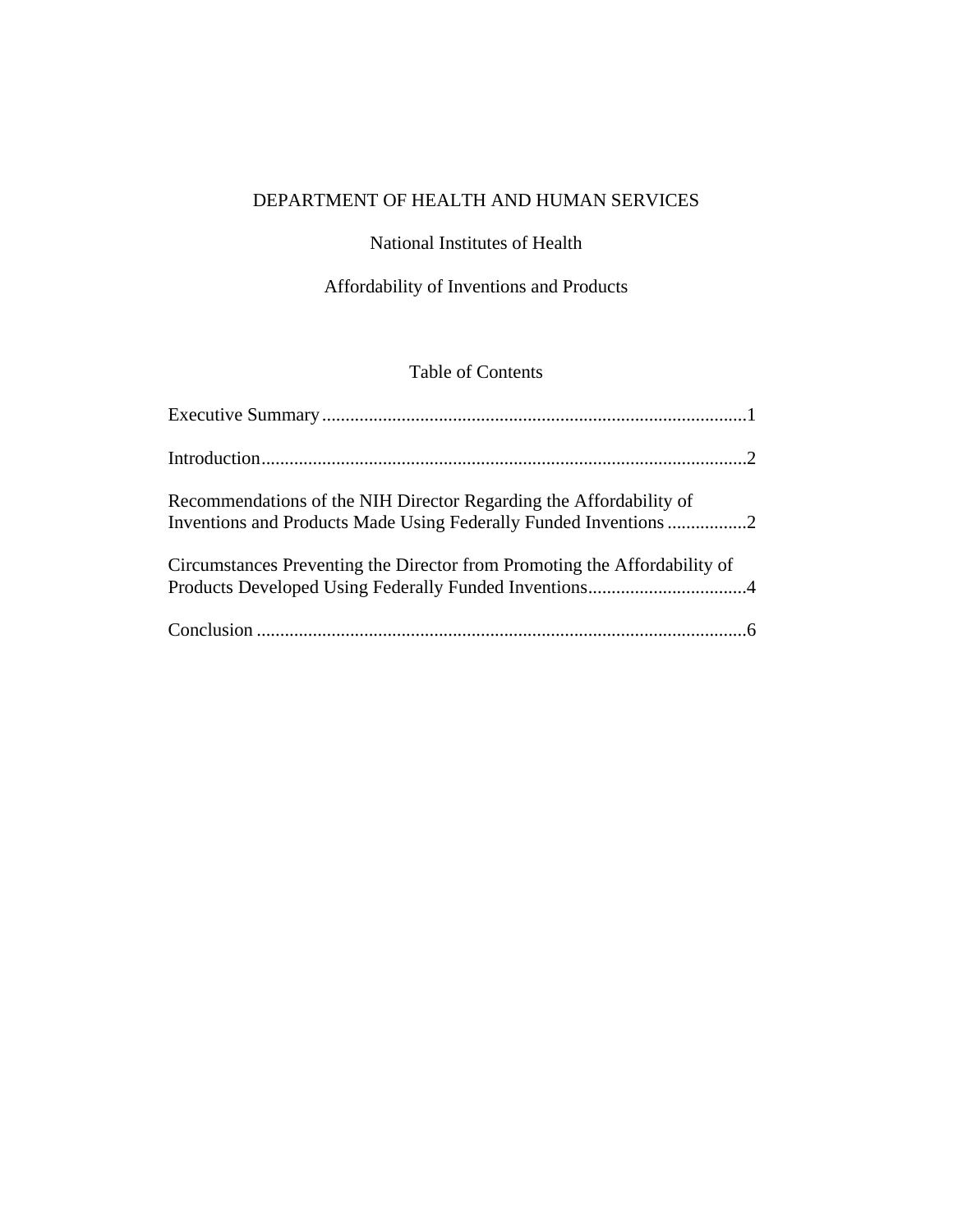#### Affordability of Inventions and Products

#### Executive Summary

In Section 218 of the Conference Report on H.R. 2673, Consolidated Appropriations Act 2004, the Committee on Appropriations requested that the National Institutes of Health (NIH) prepare and submit a report addressing the affordability of inventions and products developed with Federal funds. The following is submitted in response to the request.

NIH is the steward of medical and behavioral research for the Nation. Its mission is science in pursuit of fundamental knowledge about the nature and behavior of living systems and the application of that knowledge to extend healthy life and reduce the burdens of illness and disability. The goals of the agency are as follows: 1) foster fundamental creative discoveries, innovative research strategies, and their applications as a basis to advance significantly the Nation's capacity to protect and improve health; 2) develop, maintain, and renew scientific human and physical resources that will assure the Nation's capability to prevent disease; 3) expand the knowledge base in medical and associated sciences in order to enhance the Nation's economic well-being and ensure a continued high return on the public investment in research; and 4) exemplify and promote the highest level of scientific integrity, public accountability, and social responsibility in the conduct of science.

The NIH recognizes the importance of finding an equitable solution to the issue of affordability of inventions and products. However, any role it might assume in the affordability discourse would, of necessity, be limited by the fact that the Federal Government has rights in only a very small number of commercialized products and inventions. It is also important to consider the effect of taking any actions that might result in fewer new products that might improve public health reaching the market.

The NIH contributes to the affordability of inventions and products by conducting and funding medical research that may eventually lead to the development of new drugs and devices and, ultimately, significant improvements in human health and the quality of life.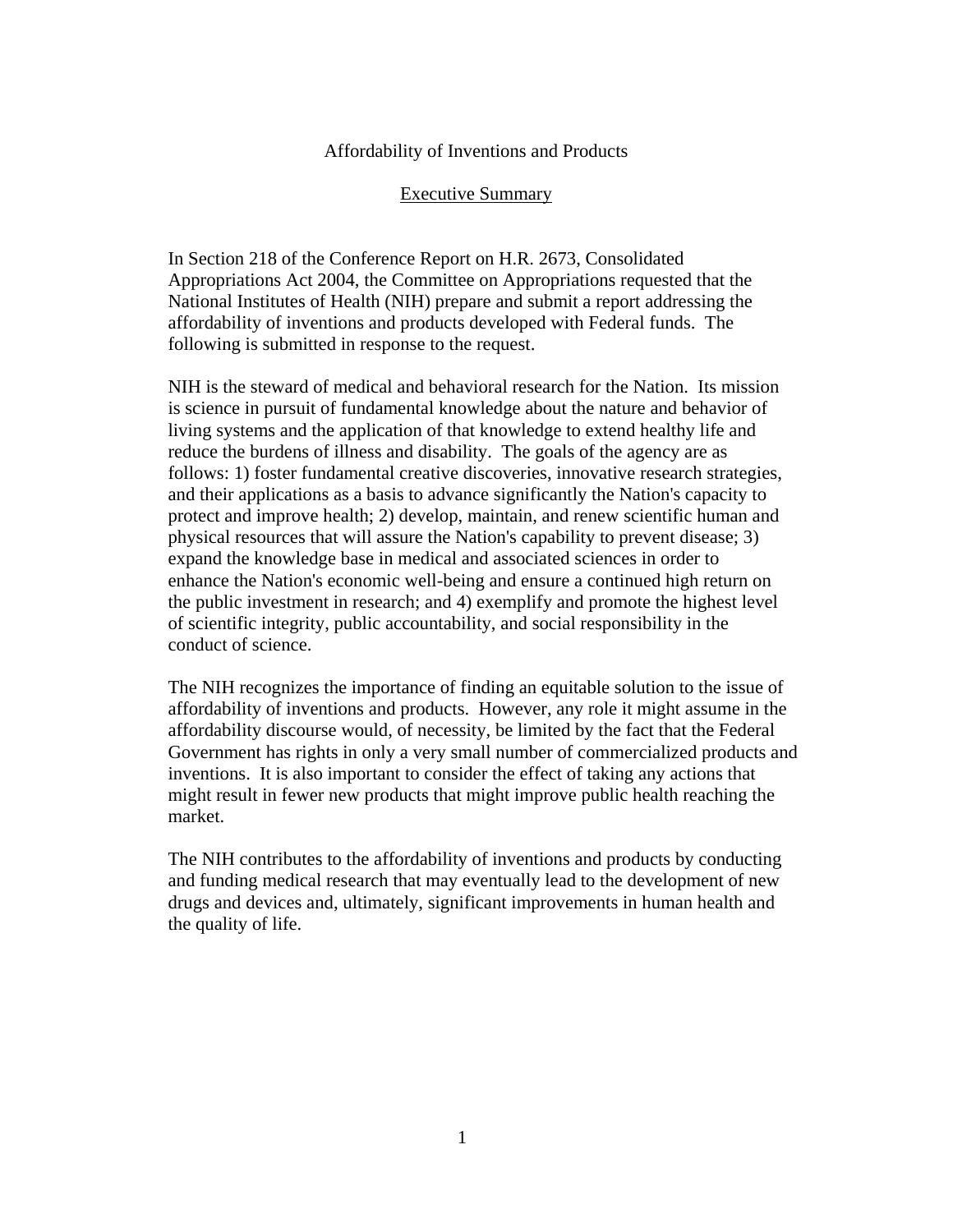#### Introduction

In Section 218 of the Conference Report on H.R. 2673, Consolidated Appropriations Act 2004, the Committee on Appropriations stated:

SEC. 218. Not later than 90 days after the date of enactment of this Act, the Director of the National Institutes of Health shall submit to the appropriate committees of Congress a report that shall--

(1) Contain the recommendations of the Director concerning the role of the National Institutes of Health in promoting the affordability of inventions and products developed with Federal funds; and

(2) Specify whether any circumstances exist to prevent the Director from promoting the affordability of inventions and products developed with Federal funds.

This report addresses the issues contained in the legislative committee request. While the report requests the NIH Director to address the role of the NIH in promoting the affordability of inventions and products developed with Federal funds, we are, of course, only in a position to address inventions funded by our agency.

#### **Recommendations of the NIH Director Regarding the Affordability of Products Made Using Federally Funded Inventions**

The NIH Director believes that the optimal approach that the NIH can legitimately pursue in promoting the affordability of inventions and products developed with NIH funds is through the conduct and support of outstanding health-related research relevant to the American people. The NIH was established with the mission of science in pursuit of fundamental knowledge about the nature and behavior of living systems and the application of that knowledge to extend healthy life and reduce the burdens of illness and disability. In those instances when such research leads to a novel technology, it is the role of the NIH and recipients of NIH funds to disseminate the research findings and, as appropriate, pursue further development to bring technologies to practical application to benefit the public.

The NIH has a role to play in the early-stage development of technologies that are later brought to market by its licensees or commercial collaborators. The final product, whether it is a therapeutic, a diagnostic, or a medical device, is often the result of a host of discoveries contributed over the years by numerous university, government, or commercial laboratories. The NIH typically contributes to the understanding of basic and clinical biology (such as the pathogenesis of a disease, the immunological or genetic processes associated with a disease, etc.) that helps in guiding translational research toward producing a cure or therapy. NIH investigators often create research tools that are used in the path to drug discovery by private industry.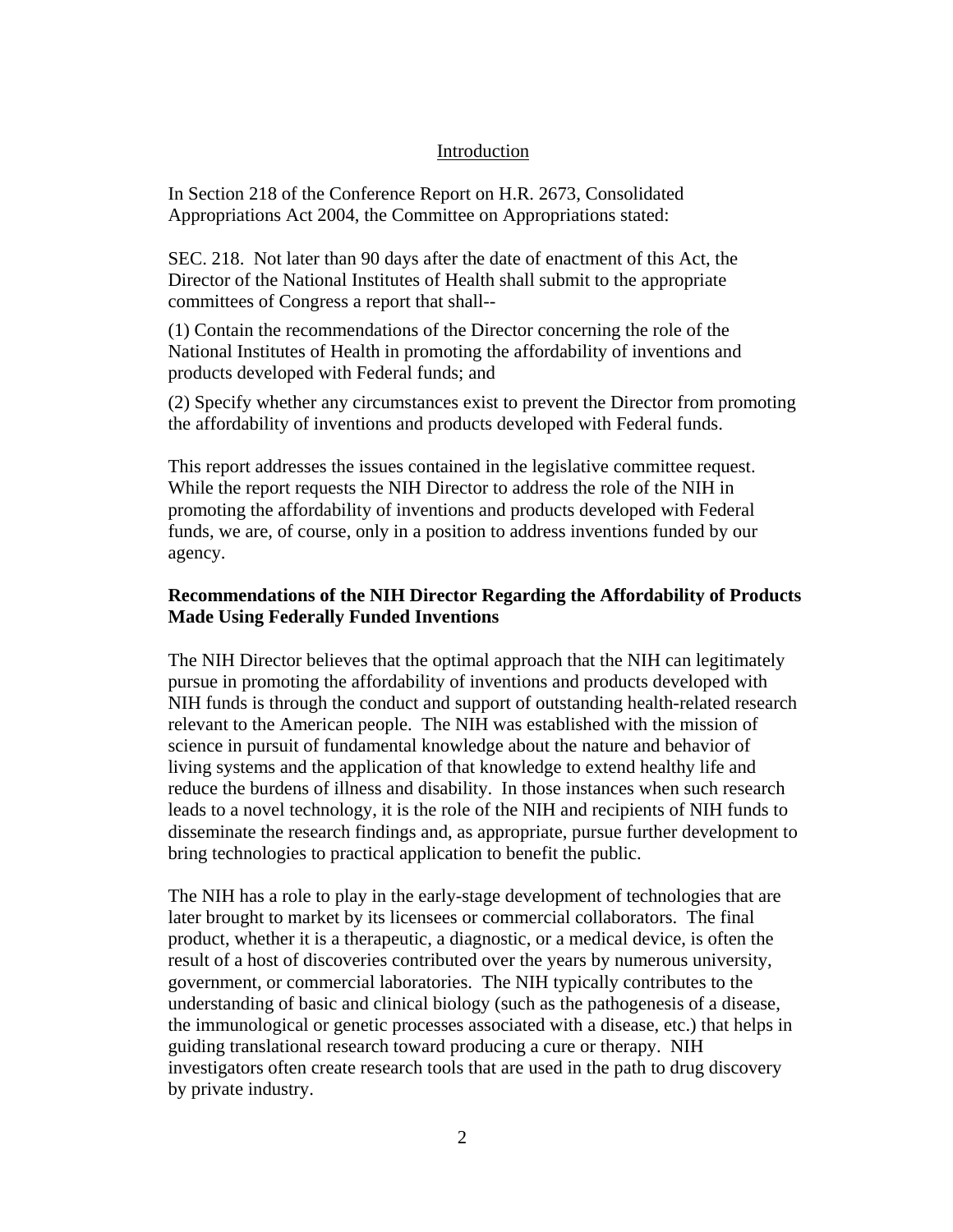Even in those few cases in which an NIH-invented technology is an identifiable part of a final product, the invention would typically be one of numerous components that would go into building that product. Such invention components may range from a novel method of administering the prescription drug to an active ingredient combined with other compounds to make the final drug. A good analogy would be that of an automobile, where different components are invented and manufactured by a variety of entities. Just as the provider of any one component of an automobile cannot dictate the cost of the final vehicle, the provider of a single technology in the development of a therapeutic drug cannot dictate the final cost of the drug.

The research supported and conducted by the NIH is sometimes mischaracterized as necessarily resulting in the commercialization of drug products. In truth, much of NIH funding supports the exploration of fundamental biological mechanisms that would otherwise not be pursued due to the lack of market incentives. Such research can lead to early-stage findings and provide clues that may eventually lead to medical advancements for diseases for which existing methods of therapy are nonexistent, inefficient, or suitable only for a select population. For example, original research on hormones conducted in the 1960s uncovered the mechanism by which a specific protein, the G-protein, allowed cells to signal each other. Building upon those early studies, researchers discovered that bacterial and viral agents cause disease by acting on G-proteins and, as a result, G-proteins are now the target of 65 percent of all prescription drugs invented primarily, if not entirely, by the commercial sector.

Any possible NIH role in the affordability debate would be limited strictly to the small fraction of commercialized products developed with Federal funds. The July 2003 GAO Report to Congressional Committees entitled "Technology Transfer Agencies' Rights to Federally Sponsored Biomedical Inventions" found that of the top 100 pharmaceuticals procured by the Department of Veterans Affairs in fiscal year 2001, only five implicated Government rights. Additionally, of the top 100 pharmaceuticals dispensed by the Department of Defense between July 1, 2001 and June 30, 2002, only three had active Government rights.

About one-third of the NIH grants awarded support a robust clinical research program. The NIH Roadmap for medical research in the 21st century, announced in September 2003 (http://nihroadmap.nih.gov/), includes plans for enhancing the manner in which NIH conducts and supports research leading to improvements in public health. For example, the plan for "Re-engineering the Clinical Research Enterprise" is designed to build a stronger clinical research infrastructure that facilitates the translation of basic research to clinical application, including the development of technologies to improve the assessment of clinical outcomes. Another goal is to work within the Federal system of clinical research oversight to promote coordination of policies, requirements, and procedures concerning clinical research and, where appropriate, to help create streamlined approaches. (Also see Dr. Zerhouni's testimony to the Subcommittee on Health of the Committee on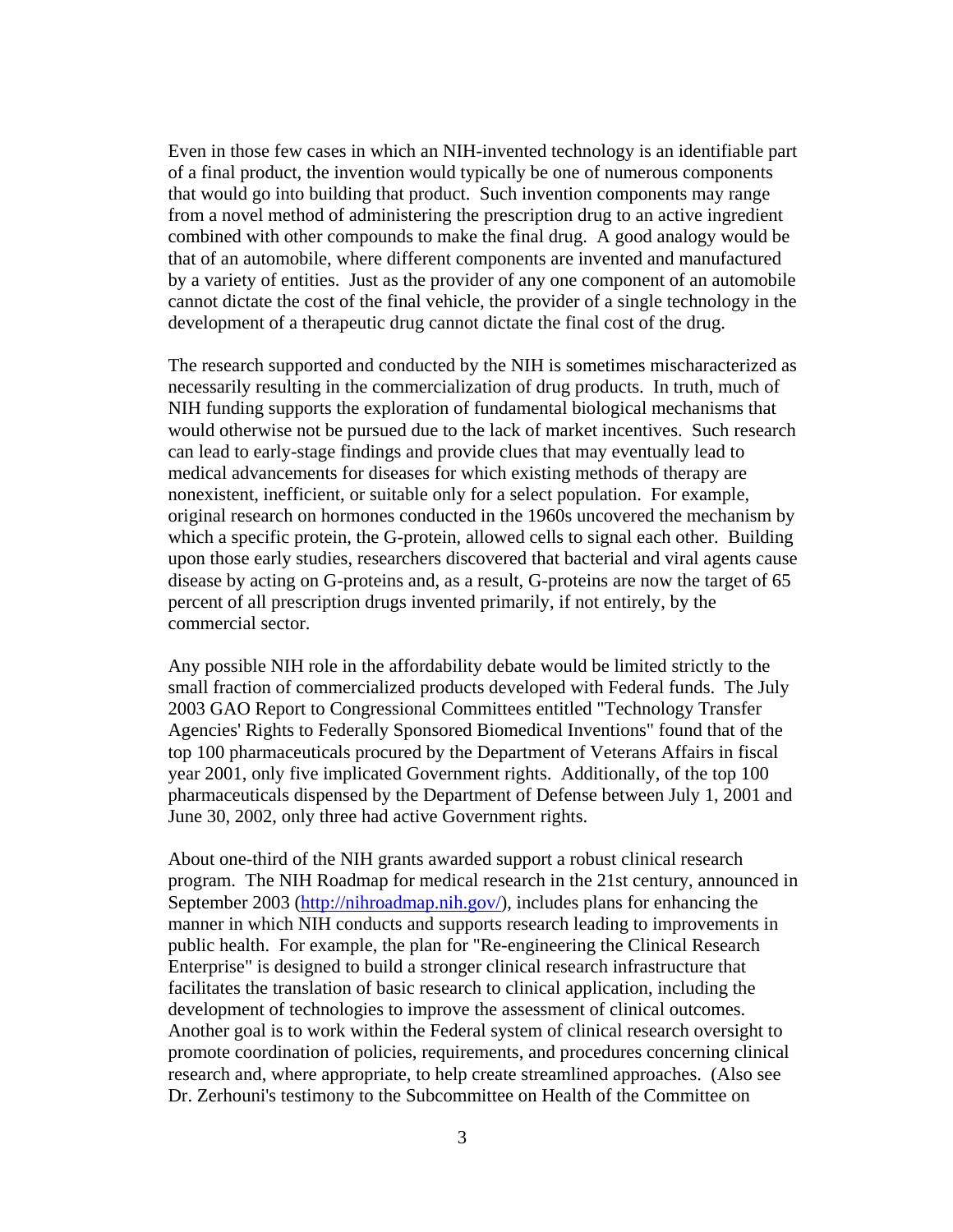Energy and Commerce, House of Representatives, March 25, 2004; and Zerhouni, E.: The NIH Roadmap, *Science*, Vol. 302, pp. 64, 72, October 3, 2003). Other efforts include collaborations between the NIH and the Food and Drug Administration to facilitate the development and use of better cancer treatments including efforts to reduce the time it takes for promising new drugs to be reviewed for testing in clinical trials (see the National Cancer Institute's press release of November 12, 2003, http://www.nci.nih.gov/newscenter/pressreleases/FriendsFDANCI).

Overall improvements in efficiency and time and reduction in risk to industry in bringing drugs to the marketplace should result in not only new and better drugs for the American public but also permit industry to price the drugs lower than they would otherwise.

#### **Circumstances Preventing the Director from Promoting the Affordability of Products Developed Using Federally Funded Inventions**

The Bayh-Dole Act (Public Law 96-517) and the Stevenson-Wydler Technology Innovation Act (Public Law 96-480), as amended by the Federal Technology Transfer Act of 1986, provide the statutory framework and authority for federally funded technology transfer operations. The former addressed the barriers to the development and commercialization of federally funded inventions, while the latter established the basic Federal technology policies. Neither provided the NIH with the legislative authority to specify commercialization terms in the agreements of its grantees and contractors.

The cost of prescription drugs is a legitimate public concern that exists whether or not a drug was developed from a technology arising from federally funded research. NIH, however, has neither the mandate nor the authority to be the arbiter of drug affordability.

It is the mission of the NIH to advance research with the goal of improving public health (42 U.S.C. § 281). The NIH focuses on support of research, training, and health information dissemination and other programs associated with a particular NIH Institute's specific mission (42 U.S.C. § 285), consistent with Department of Health and Human Services authority for conducting research and investigations (42 U.S.C. § 241). NIH's legislative authority, however, does not extend to the affordability of products (42 U.S.C. §§ 281-282).

Central to both Stevenson-Wydler and Bayh-Dole was the concept of using the patent system as an incentive to private industry to participate in the further research and development needed to bring early-stage Federal innovations to practical application in the marketplace. Responsibility for managing intellectual property rights, as well as the rewards derived from their commercialization, was provided to funding recipients under Bayh-Dole.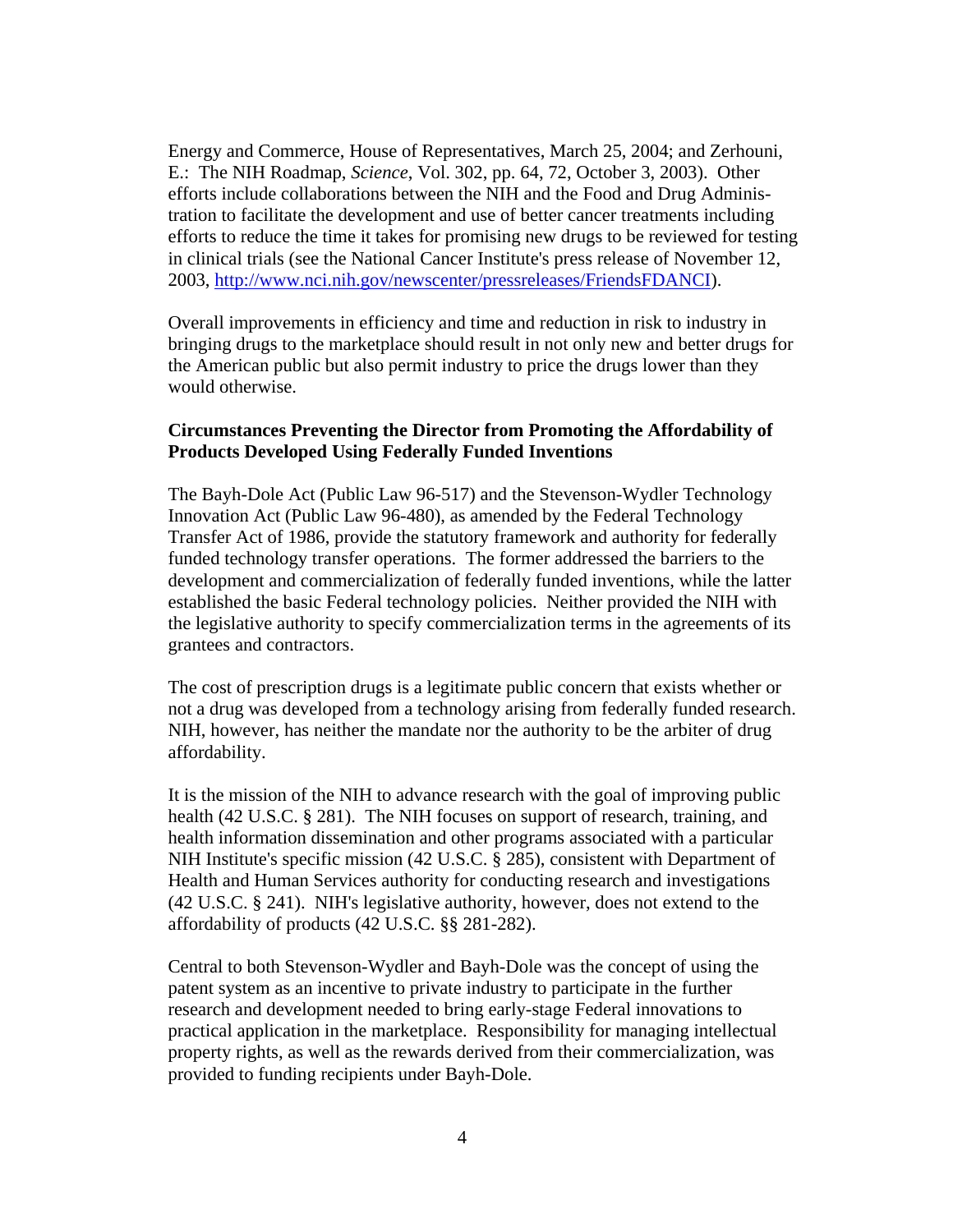Bayh-Dole permits only limited oversight of technology transfer operations by the funding agency. For example, the NIH must approve assignment of ownership to third parties or foreign manufacture of products for use in the United States  $(35 \text{ U.S.C.} \text{ § } 202 \text{(c)}(7)$  and  $35 \text{ U.S.C.} \text{ § } 204$ , respectively). Should a critical public health emergency arise, the NIH may require mandatory licensing or sublicensing if it determines that a technology is not being moved to practical application (35 U.S.C. § 203). Bayh-Dole, however, does not provide authority for the NIH to control the pricing of products resulting from inventions made by funding recipients.

Affordability of health inventions and products is a relative term involving numerous interactive market forces including accessibility, intellectual property rights, and insurance reimbursement options. Affordability is a function of the individual person's ability to bear the cost of a particular drug. Many companies, therefore, have indigent patient programs to supply drugs to some patients on a discounted or no cost basis, thereby making them affordable to those patients.

In fact, the issue of drug affordability is often a matter of access. Access to drugs and vaccines, etc., may be influenced by a number of factors. For example, generic versions of drugs that have passed the term of patent protection are almost always cheaper than the original. Furthermore, drugs purchased from wholesalers are less expensive than those from retailers and distributors. Adding to this complexity are the vagaries operative in reimbursement and insurance mechanisms that may affect the accessibility and, hence, the perception of affordability of a therapy.

A case in point is that of Synagis® used to treat Respiratory Syncytial Virus (RSV) infections, particularly in children [\(http://ott.od.nih.gov/newpages/techdev.pdf](http://ott.od.nih.gov/newpages/techdev.pdf)). This therapeutic was developed in part from an NIH technology. Prior to the arrival of this therapeutic in the market, the most effective treatment available against RSV required a hospital stay. Synagis® now provides a solution in the doctor's office at a total cost much less than the cost for hospitalization. The actual out-of-pocket cost to the patient in obtaining this in-house treatment, however, is higher than the cost of hospitalization. This is due to insurance reimbursement policies that require the patient to pay a portion of the total cost for this in-office treatment, while little or no cost is incurred by the patient in the case of hospitalization. As this example illustrates, the issues surrounding the affordability of drugs and therapeutics are very complex and beyond the scope of the authority of the NIH.

In the July 2001 NIH report entitled "A Plan to Ensure Taxpayers' Interests Are Protected," the issue of "reasonable pricing" of federally funded inventions was discussed in depth. As part of the evaluation done for the report, a special panel was convened that included scientists and administrators from government, industry, academia, and patient advocacy groups. The panel concluded that the descending hierarchy of importance of return on public investment in NIH research should be fostering scientific discoveries, rapid development of technologies as